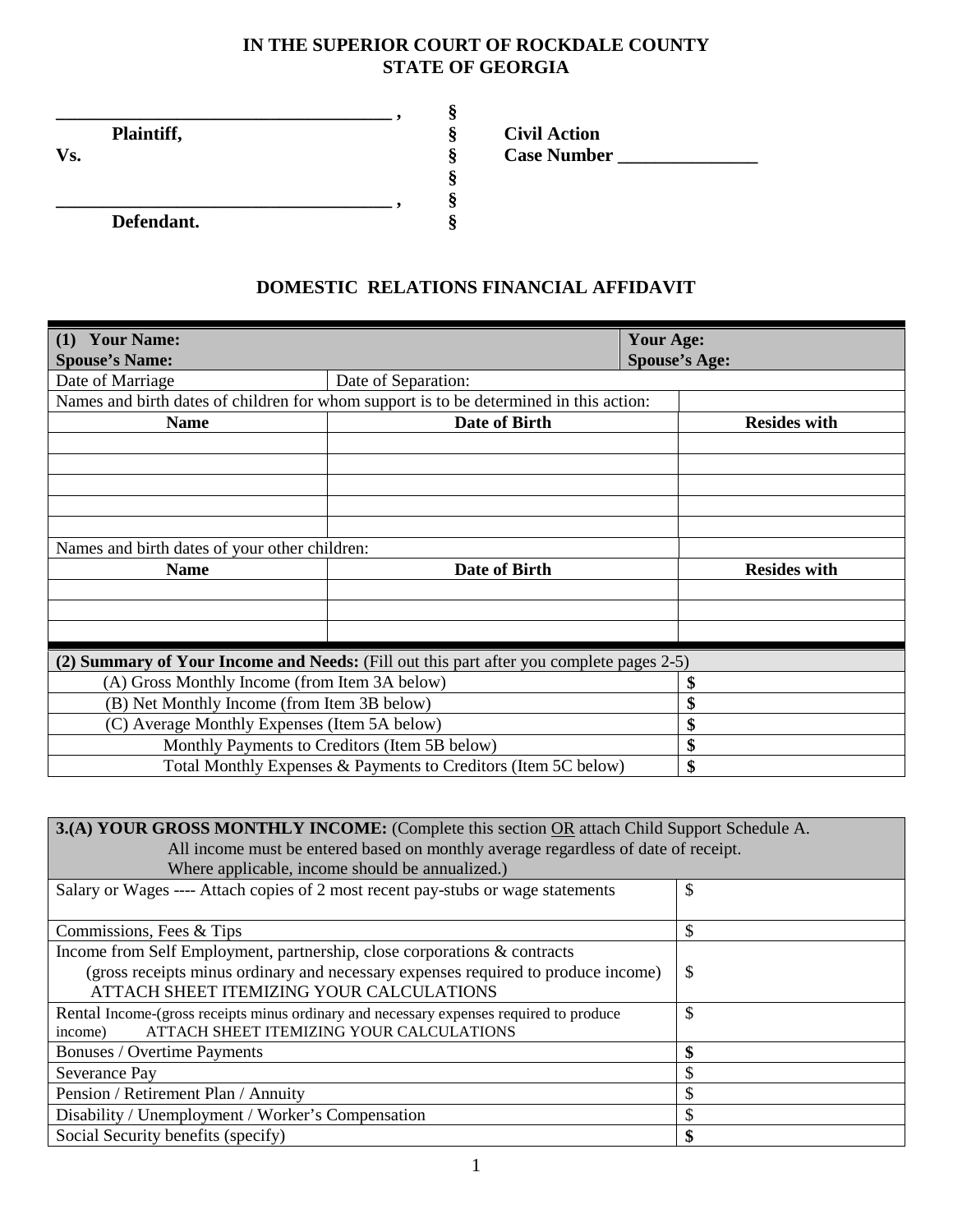| Other Public benefits (specify)                                                              | S  |
|----------------------------------------------------------------------------------------------|----|
| Alimony / Spousal / Child support from prior marriage (specify)                              | \$ |
| Interest and dividends                                                                       | \$ |
| Income from Trusts / Royalties / Estates                                                     | \$ |
| <b>Capital Gains</b>                                                                         | \$ |
| Judgments from Personal Injury or other Civil Cases                                          | \$ |
| Gifts (Cash or other gifts that can be converted to cash)                                    | \$ |
| Fringe benefits such as: Automobile and/or auto allowance, insurance, (auto, life            |    |
| disability, etc.) deferred compensation, employer contribution to retirement or stock,       | \$ |
| club memberships and reimbursed expenses (to the extent they reduce personal living          |    |
| expenses)                                                                                    |    |
| Any other income (Do not include TANF, food stamps or other public assistance)               | \$ |
| <b>GROSS MONTHLY INCOME</b><br>$(also write in 2A - page 1)$                                 | \$ |
|                                                                                              |    |
| 3.(B). Net Monthly Income From Employment                                                    | \$ |
| (deducting only state, federal taxes $\&$ FICA) (also write this total on line 2B on page 1) |    |
| No. of Exemptions Claimed by You:<br><b>Your Pay Period</b> (i.e. monthly, weekly, etc.):    |    |

## **(4). ASSETS**

 (List all assets here, including both marital and non-marital property. If you claim or agree that all or part of an asset is non-marital, indicate the non-marital portion under the appropriate spouse's column. The total value of each asset must be listed in the "value" column. "Value" means what you feel the item of property would be worth if it were offered for sale.)

| <b>Description</b>                                                      |  | <b>Value</b> | Separate Asset<br>of Husband | Separate<br>Asset of Wife | <b>Basis of Claim</b><br>(pre-marital, gift, inheritance, etc.) |  |
|-------------------------------------------------------------------------|--|--------------|------------------------------|---------------------------|-----------------------------------------------------------------|--|
| Cash                                                                    |  | \$           | \$                           | \$                        |                                                                 |  |
| <b>Stocks, Bonds</b>                                                    |  |              | \$                           | \$                        | \$                                                              |  |
| <b>CD's / Money Market Accounts</b>                                     |  |              | \$                           | \$                        | \$                                                              |  |
| <b>Bank Accounts (list each below)</b>                                  |  |              | \$                           | \$                        | \$                                                              |  |
| 1.                                                                      |  |              | \$                           | \$                        | \$                                                              |  |
| 2.                                                                      |  |              | \$                           | \$                        | \$                                                              |  |
| 3.                                                                      |  |              | \$                           | \$                        | \$                                                              |  |
| Retirement Pensions, 401 K, IRA or Profit-                              |  |              | \$                           | \$                        | \$                                                              |  |
| <b>Sharing</b>                                                          |  |              |                              |                           |                                                                 |  |
| <b>Money Owed to You or Spouse</b>                                      |  |              | \$                           | \$                        | \$                                                              |  |
| <b>Tax Refund Owed to You</b>                                           |  |              | \$                           | \$                        | \$                                                              |  |
| Real Estate (list properties & mortgages):                              |  |              | \$                           | \$                        | \$                                                              |  |
| Home                                                                    |  |              | \$                           | \$                        | \$                                                              |  |
| Debt owed on Home                                                       |  |              | \$                           |                           |                                                                 |  |
| <b>Other Real Estate</b>                                                |  |              |                              |                           |                                                                 |  |
| <b>Debt owed on Other Real Estate</b>                                   |  |              | \$                           |                           |                                                                 |  |
| Automobiles / Vehicles (list each vehicle and amount owed on each one): |  |              |                              |                           |                                                                 |  |
| (1.)                                                                    |  |              |                              |                           |                                                                 |  |
| Debt owed in Vehicle (1)                                                |  |              |                              |                           |                                                                 |  |
| (2.)                                                                    |  |              |                              |                           |                                                                 |  |
| Debt owed in Vehicle (2)                                                |  |              |                              |                           |                                                                 |  |
| <b>Life Insurance</b>                                                   |  |              |                              |                           |                                                                 |  |
| <b>Furniture / Furnishings</b>                                          |  |              |                              |                           |                                                                 |  |
| <b>Jewelry</b>                                                          |  |              |                              |                           |                                                                 |  |
| <b>Collectibles</b>                                                     |  |              |                              |                           |                                                                 |  |
| Other Assets (specify):                                                 |  |              |                              |                           |                                                                 |  |
|                                                                         |  |              |                              |                           |                                                                 |  |
|                                                                         |  |              |                              |                           |                                                                 |  |
|                                                                         |  |              |                              |                           |                                                                 |  |
| <b>TOTAL ASSETS</b>                                                     |  |              |                              |                           |                                                                 |  |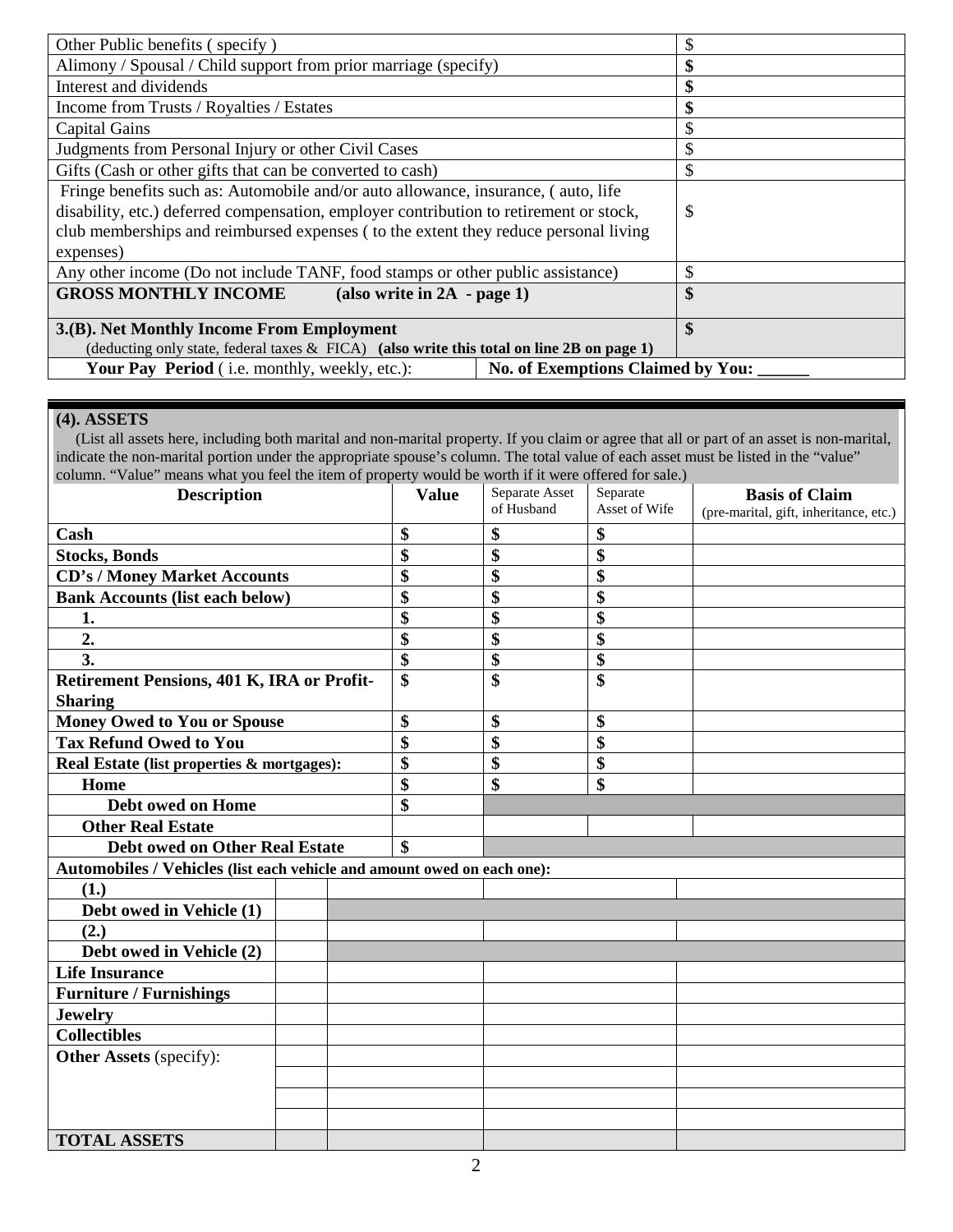| (5) (A) AVERAGE MONTHLY EXPENSES FOR YOU AND YOUR HOUSEHOLD |                  |                        |    |  |  |  |
|-------------------------------------------------------------|------------------|------------------------|----|--|--|--|
|                                                             | <b>HOUSEHOLD</b> |                        |    |  |  |  |
| Mortgage or Rent Payments                                   | $\frac{1}{2}$    | Gas                    | \$ |  |  |  |
| <b>Property Taxes</b>                                       | \$               | Repairs & Maintenance  | \$ |  |  |  |
| Homeowner's / Renter's                                      | \$               | Lawn Care              | \$ |  |  |  |
| Insurance                                                   |                  |                        |    |  |  |  |
| Electricity                                                 | Φ                | Pest Control           | \$ |  |  |  |
| Water                                                       | \$               | Cable TV / Internet    | \$ |  |  |  |
|                                                             |                  | Access                 |    |  |  |  |
| Garbage & Sewer                                             | \$               | Misc. Household &      | \$ |  |  |  |
|                                                             |                  | Grocery Items          |    |  |  |  |
| Telephones                                                  |                  | Meals Outside the Home | \$ |  |  |  |
| Home Phone                                                  | \$               | Other (specify)        | \$ |  |  |  |
| <b>Cellular Telephones</b>                                  | \$               |                        |    |  |  |  |

## **Sub Total \$ \_\_\_\_\_\_\_\_\_\_\_\_**

| <b>AUTOMOTIVE</b>     |           |                          |   |  |
|-----------------------|-----------|--------------------------|---|--|
| Gasoline & Oil        |           | Tags / Registration $\&$ | u |  |
|                       |           | License                  |   |  |
| Repairs & Maintenance | Insurance |                          |   |  |

|                       |                                                     |                          | <b>Sub Total</b> |
|-----------------------|-----------------------------------------------------|--------------------------|------------------|
|                       | <b>OTHER VEHICLES</b> (boats, trailers, RV's, etc.) |                          |                  |
| Gasoline & Oil        |                                                     | Tags / Registration $\&$ | ◡                |
|                       |                                                     | License                  |                  |
| Repairs & Maintenance |                                                     | Insurance                |                  |

| <b>INSURANCE</b>        |  |                             |  |  |  |
|-------------------------|--|-----------------------------|--|--|--|
| <b>Health Insurance</b> |  | Life Insurance              |  |  |  |
| Children's Portion      |  | Relationship of             |  |  |  |
| Beneficiary:            |  |                             |  |  |  |
| Dental Insurance        |  | <b>Disability Insurance</b> |  |  |  |
| Children's Portion      |  | Other Insurance (specify)   |  |  |  |
| Vision Insurance        |  |                             |  |  |  |
| Children's Portion      |  |                             |  |  |  |

 **Sub Total \$ \_\_\_\_\_\_\_\_\_\_\_\_**

| <b>CHILDREN'S EXPENSES</b>                    |    |                            |    |  |  |
|-----------------------------------------------|----|----------------------------|----|--|--|
| \$<br>Child Care (total monthly cost)         |    | Allowance                  | \$ |  |  |
| <b>School Tuition</b>                         |    | Children's Clothing        | \$ |  |  |
| <b>Tutoring</b>                               |    | Diapers                    |    |  |  |
| Private Lessons (music, dance,                | \$ | Medical / Dental/          | \$ |  |  |
| etc)                                          |    | Prescriptions              |    |  |  |
|                                               |    | (out of pocket expenses)   |    |  |  |
| School Supplies / Expenses                    | \$ | Grooming / Hygiene         | \$ |  |  |
| <b>Lunch Money</b>                            |    | Children's gifts to others | \$ |  |  |
| Other Education Expenses (list type & amount) |    | Entertainment              | \$ |  |  |
|                                               |    | Activities (extra-         | \$ |  |  |
|                                               |    | curricular, school,        |    |  |  |
|                                               |    | religious, cultural, etc.) |    |  |  |
| $\overline{2}$ .                              |    | <b>Summer Camps</b>        | \$ |  |  |

**Sub Total \$ \_\_\_\_\_\_\_\_\_\_\_\_**